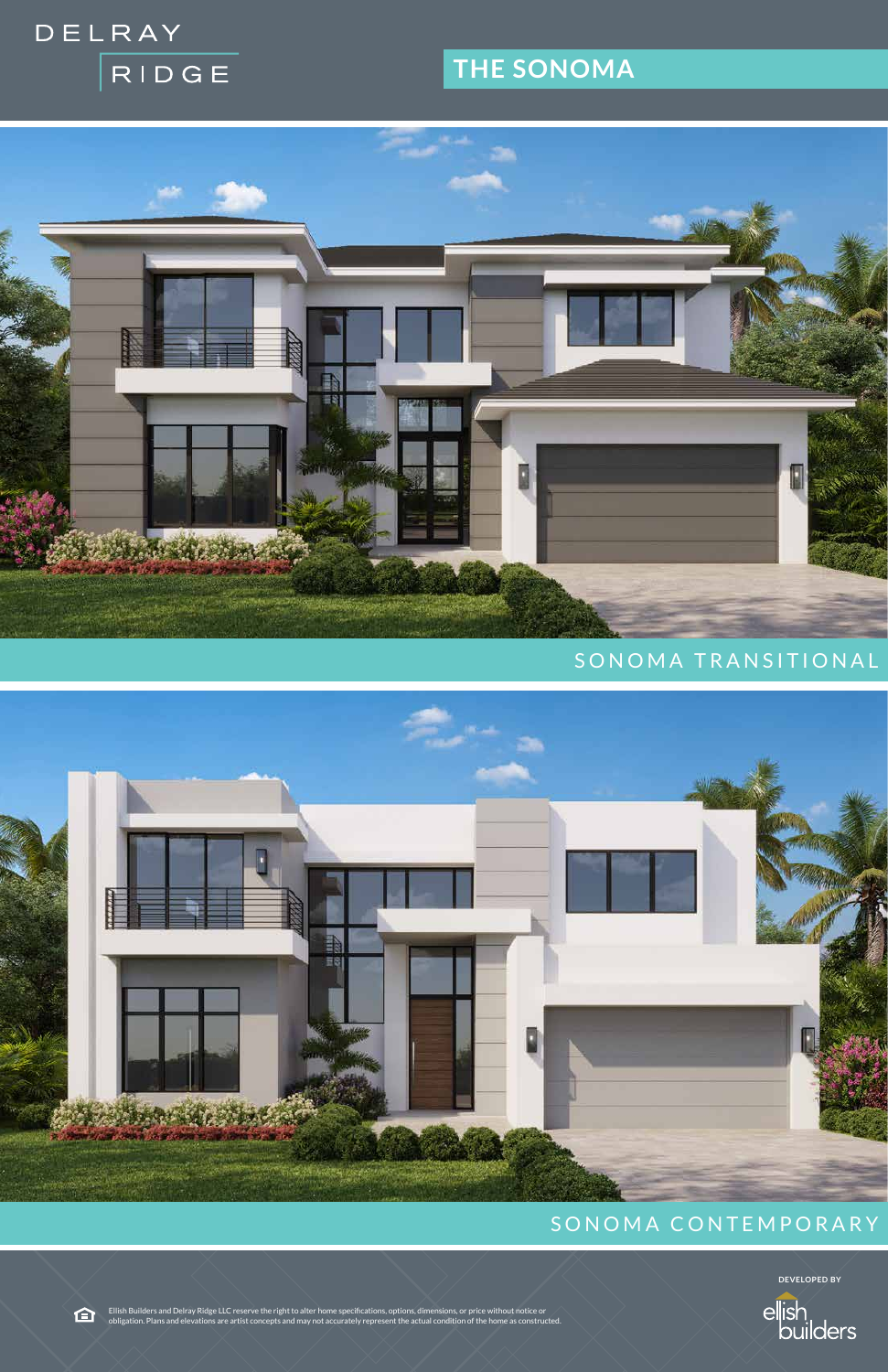



4 BEDROOMS | 4.5 BATHS | 2.5 CAR GARAGE | CLUB ROOM & LOFT | POOL | ELEVATOR | TOTAL SF: 6,248 OR 7,764 WITH BASEMENT | TOTAL AC SF: 4,766 OR 6,282 WITH BASEMENT



# **THE SONOMA**

**DEVELOPED BY**

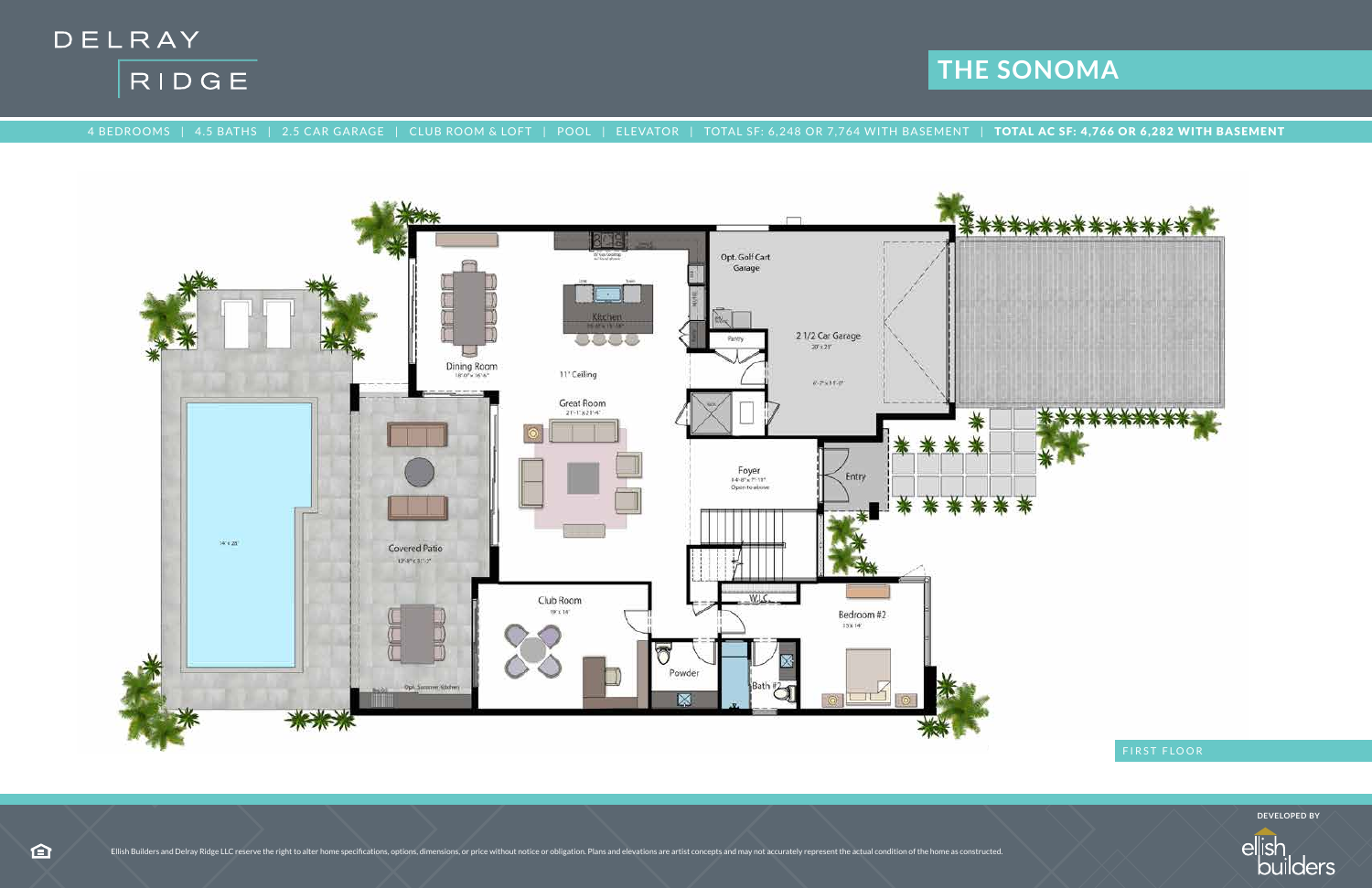

合



### 4 BEDROOMS | 4.5 BATHS | 2.5 CAR GARAGE | CLUB ROOM & LOFT | POOL | ELEVATOR | TOTAL SF: 6,248 OR 7,764 WITH BASEMENT | TOTAL AC SF: 4,766 OR 6,282 WITH BASEMENT



## **THE SONOMA**

**DEVELOPED BY**